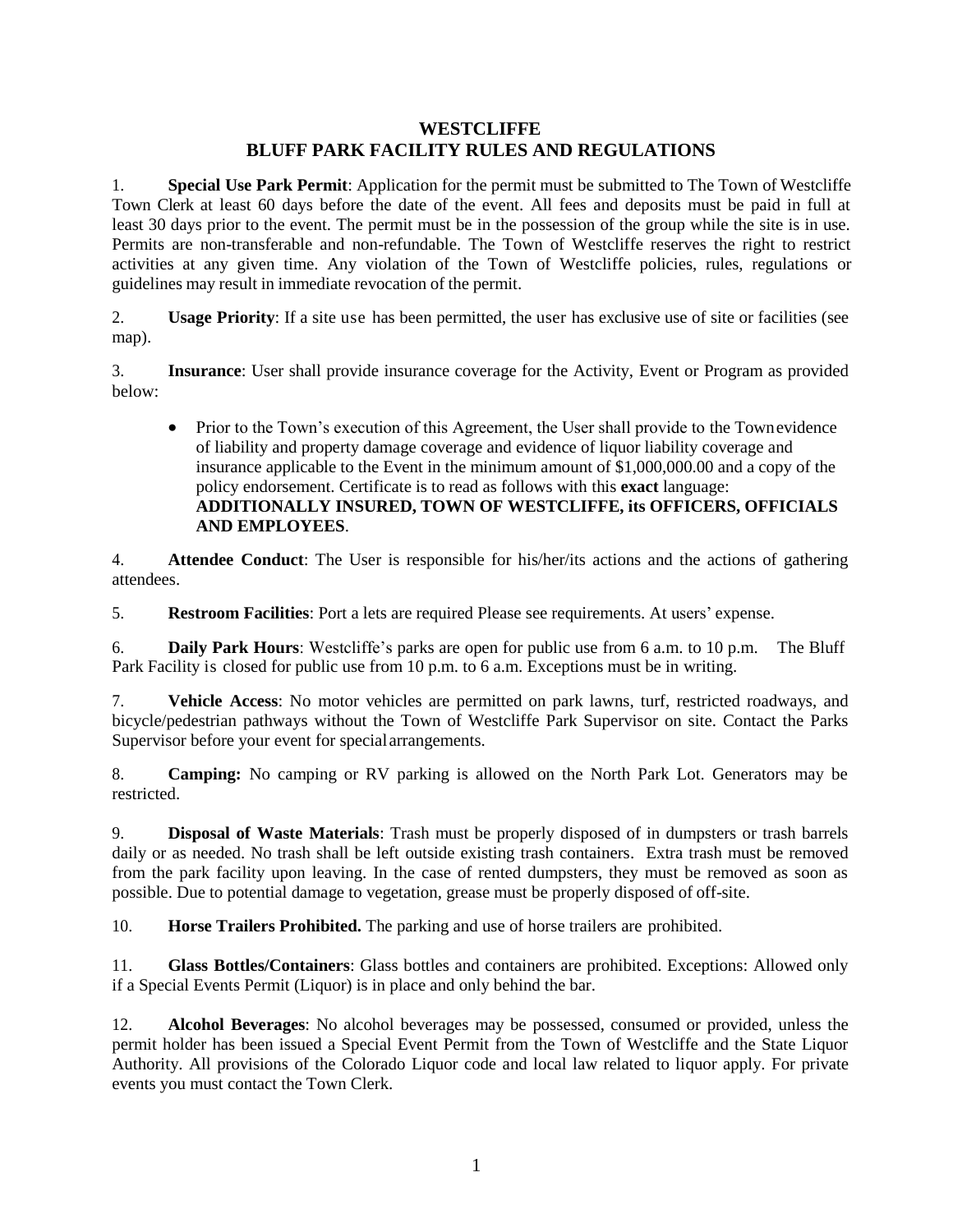13. **Amplified Sound/Noise violations**: Amplified sound (i.e.: P.A. system, music) is prohibited unless specifically approved by the Town. Any noise level measuring in excess of fifty (50) decibels at or immediately adjacent to the property boundary upon which the noise originates, is a noise disturbance and not allowed. Noise violations will be strictly enforced (amplifiers, stereos, etc.). Violators may be ticketed and fined. Violators may be removed from the park facility by Town staff or the Sheriff's Office. Generators are allowed from 6:00 a.m. to 10:00 p.m.

14. **Canopies and tents**: Canopies and tents may be used upon approval by the Town. Canopies and tents shall not be erected without the Park Supervisor on site.

15. **Signage**: Signs, banners, party decorations, and canopies may not be attached to trees, or other park structures, or b locking areas, including sidewalks, parking lots, paths, and roadways unless otherwise approved.

16. **Prohibited activities**: Prohibited activities/items may include, but are not limited to, aircraft, air castles, carnivals, climbing walls, dunk tanks, fireworks, golf, horseback riding, hot air balloons, inflatable games, model boats/airplanes, moon walks, petting zoos, pony rides, hammocks, ropes, search lights. Weapons, including but not limited to such items as knives, firearms, bows and arrows, martial arts weapons, are prohibited, except as permitted at a Town sanctioned event.

Some activities/items above may require prior approval to determine which location is suitable for the activity.

17. **Destruction of Property**: It is unlawful for any person, other than authorized personnel, to mark, remove, break, or climb upon or in any way injure, damage or deface the trees, shrubs, plants, benches, picnic tables or other structures or property within the park facility.

18. **Responsibility for Damage**: The User accepts the responsibility to pay any damage repair or any extraordinary cleaning expenses that may occur to the park facility due to the group's use.

19. **Gambling**: Gambling isprohibited.

20. **Grills**: The use of BBQ grills (charcoal, propane, portable fire pits, appliances, etc.) must be approved by the Park Supervisor. No fire is allowed during a fire ban as established by the Custer County Sheriff.

21. **Pollution of Waters**: Emptying of waste materials in any manner that pollutes the water is prohibited.

22. **Adult Supervision**: No reservation or permit shall be issued except upon satisfactory assurance that the park facility will be under the direct supervision of an adult (18 years of age or older).

23. **Failure to Obey**: Failure to obey park closing times, allowing unruliness by intoxicated members of the group, or harassment of Town staff or volunteers will warrant forfeiture of all reservation deposits.

24. **Compliance with laws, rules and regulations:** Every attendee shall fully comply with all rules and regulations of the Town of Westcliffe and all laws of the Town of Westcliffe and the State of Colorado.